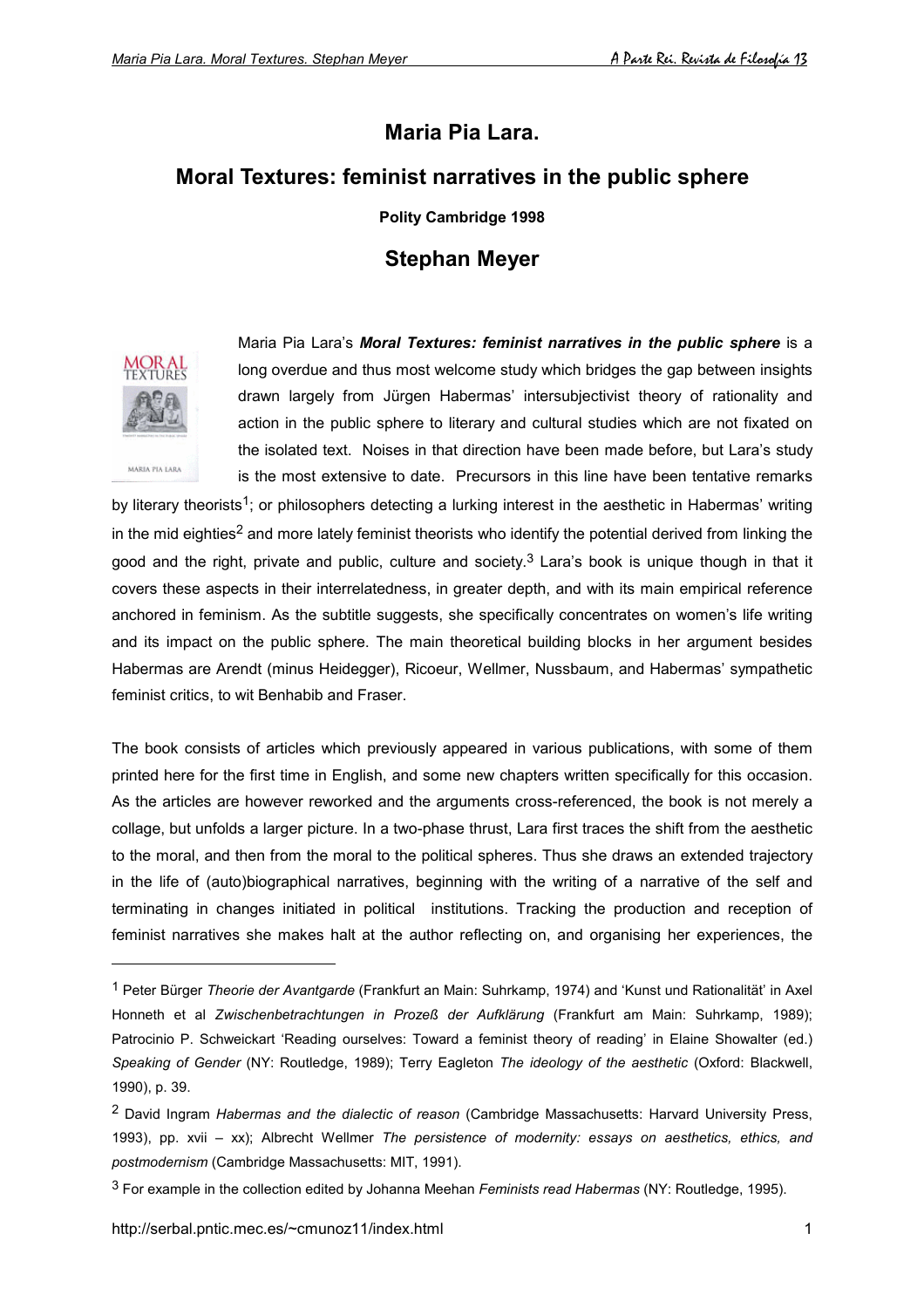text, the reading individual, different reading publics, civil society and the political public, always keeping in mind that these are not discrete entities.

While Habermas' hovering presence in the background is always felt, Lara departs from him at various significant points. The first distinction is in her focus on culture, and the cultural twist she gives to the notion of illocutionary force as the result of reading Habermas in an Arendtian light (12). She argues that this shift to a more cultural understanding of communicative action corrects Habermas' failure to account for the mediation between the good life and justice (170). Whereas traditional speech act theory takes single sentences as the bearers of illocutionary force, Lara uses the term illocutionary force more widely for the impact of whole narratives on the symbolic domain. The second distinction is a result of the first. Lara holds that 'cultural space' constitutes 'an arena where societies can change their self-understandings precisely because moral, aesthetic and political issues are intertwined' (170). Whereas Habermas earlier insisted on a clean cut between the moral and the ethical, and the moral was excluded from intersubjective rational scrutiny, Lara notes the shift in *Between Facts and Norms* according to which deliberation is possible about the interpretation of needs and desires, and in which the law operates as mediating transformer between the two (34). Her own position is however to emphasise the role of social movements and culture in this mediation, and as domains in which not only notions of justice, but also notions of the good life are intersubjectively challenged. This shift from social action to culture however brings its own problems regarding accounts given of causality and action as I point out below. Whereas her notion of illocutive force is illuminating in explaining the impact that narratives have on the symbolic resources at our disposal, unfortunately Lara's own neglect of Habermas' speech act theory leaves a certain potential untapped. This has two consequences: firstly, like most critics, who merely follow Habermas in this, she fails to inquire into the validity claim intelligibility (*Verständlichkeit*) which, so Habermas, deals with the appropriateness of a speech system to the interpretation of needs.<sup>4</sup> Secondly, the neglect of Habermas' speech act theory with its single sentence bias, means that the gap between illocutive force on the micro level of the sentence and illocutive force on the macro level of narratives remains unclosed, and the transition from illocutive force from sentence to text unexplained.

While reproducing in her work the lacuna around the validity claim intelligibility in Habermas' writing, Lara greatly improves on another silence, namely the expressivistic aspect of communication. Habermas distinguishes between constatives, regulatives, and expressives aligning these with theoretical-scientific, moral-legal, and aesthetic-practical claims, but focuses his attention on the regulatives at the cost of the constative and the expressive for themselves, and in their connection to each other. Lara's aim is to illuminate the major role played by the expressive in the 'creation, expansion and self-understanding of the identities of social actors in the public sphere' (50). Arguing with Wellmer (who is closer to Adorno), against Habermas, she notes that art is not 'the opposite of the rational' but 'a specific form of rationality: expressive rationality' (53). In the same way as public

<sup>4</sup> Habermas, 'Wahrheitstheorien' in *Vorstudien und Ergänzungen zur Theorie des kommunikativen Handelns* Frankfurt am Main: Suhrkamp, 1984, p. 176.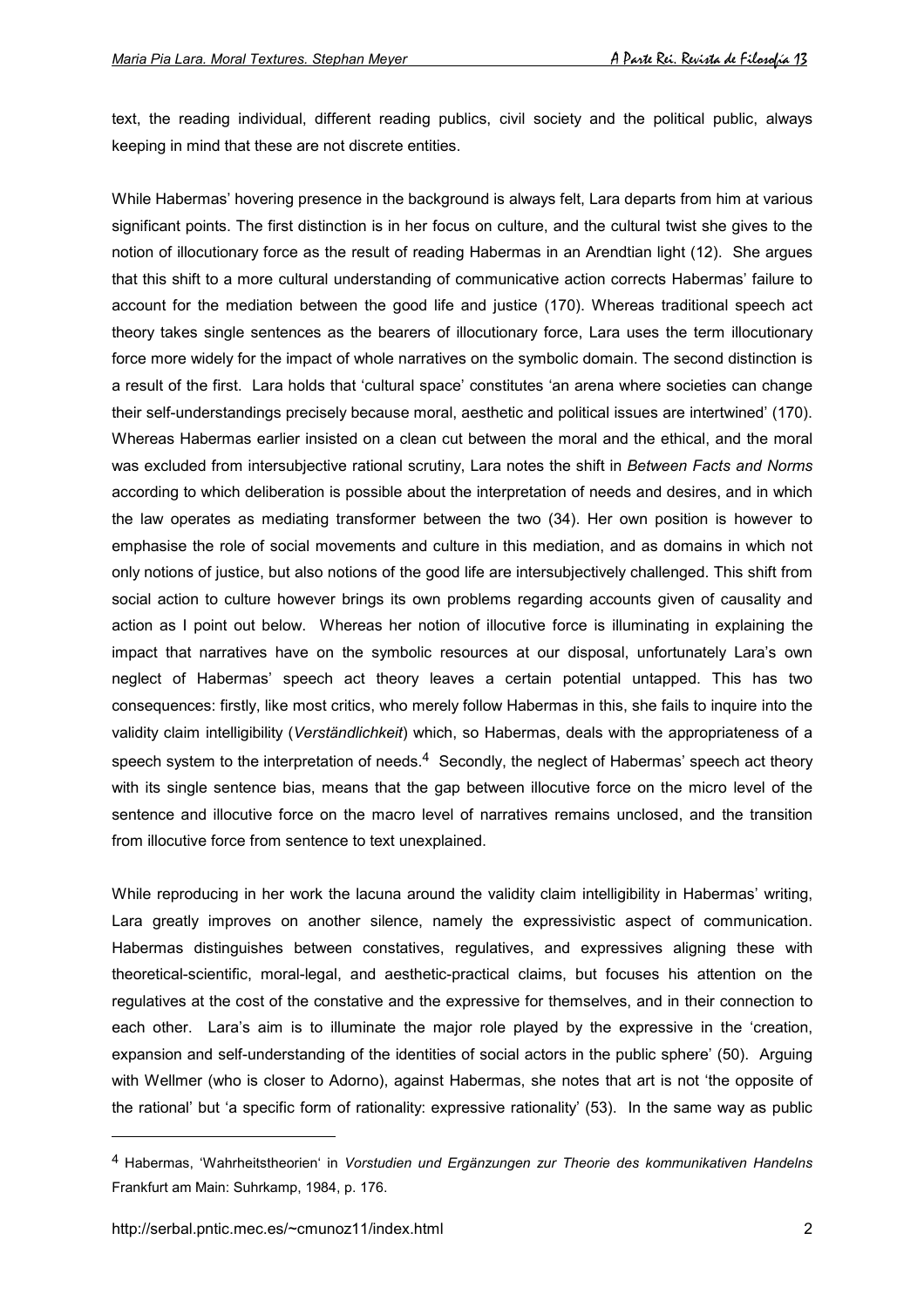communication and intersubjectivity guarantee the rationality of ethics, it also makes it possible for us to view 'aesthetics as a form of rationality,' and to detect a 'dynamic flow between the moral and the aesthetic dimensions,' which takes the form of 'growing subjectivities' (53). In both art and the receiving subject there is a 'simultaneous expansion of boundaries' (56), or in Wellmer's words: '"the reflexive opening-up of literary forms of representation triggers a playful to and fro between identification and differentiation on the part of the reader, which effectively works toward a genuine expansion of subjective boundaries"' (56). There is thus a correlation between the modern notion of the subject as autonomous and authentic and the role of modern art in opening the subject to new experiences thereby expanding her boundaries (55).

Insisting on the integration of the world of art into the life of the recipient, Lara holds that participants in discourses about the rightness of a work of art have to bring their experience to the evaluation by mobilising it into arguments: 'In aesthetic discourse, the truth-potential of art and its truth-claims are understood only when we appeal to the various dimensions of truth in the experiences of individuals, in their transformations and in their changing ways of perceiving and interpreting themselves' (58). But this individual reception is not the end of the line. Life narrative understood as performative dialogues take place 'simultaneously in the public sphere and in the individual's reception of literary works, which are inextricably fused in the cultural domain' (59). So, once integrated into the context of a life of the reading individual, and into the cultural and public spheres, in which several individuals interact communicatively, an interconnection between the aesthetic and the ethical results. This connection between art and life seems to me to call for further clarification, necessitated by, amongst other things, terminological ambiguities which go back to Habermas' writing. While the expressive validity claim is sometimes connected to authentic living, in others, it is connected to artistic authenticity.<sup>5</sup> Although Lara's point is that the two are related when integrated in the life of an individual or in the cultural domain, on the whole makes sense, it seems to me necessary that what threatens to be more than a terminological ambiguity needs to be sorted out in order to avoid conflation rather than correlation. In this regard following up Welsch's revival of Baumgarten's use of the term aesthetic might be promising in clarifying these interconnections.6

Although Lara departs from Habermas in relating the normative to the aesthetic, she does not mean it as an erasure of the distinction between the aesthetic and the ethical, or as the aestheticisation of the moral sphere. She seeks rather to illuminate the interconnection between them (11), thus avoiding Habermas' criticism of the avant-garde which fails to distinguish between different logics and criteria of evaluation for art and ethics, as well as for art and life. Because of this, she rejects Taylor's '*undifferentiated* mixture of the aesthetic and the moral spheres,' demanding instead an account of the 'translation between one validity sphere or another' (125). What she finds lacking in Taylor's

<sup>5</sup> Compare figures 16 and 19 in Habermas *The theory of communicative action* vol. I (Cambridge: Polity, 1986), pp. 328 and 334.

<sup>6</sup> Wolfgang Welsch *Ästhetisches Denken* (Stuttgart: Reclam, 1990).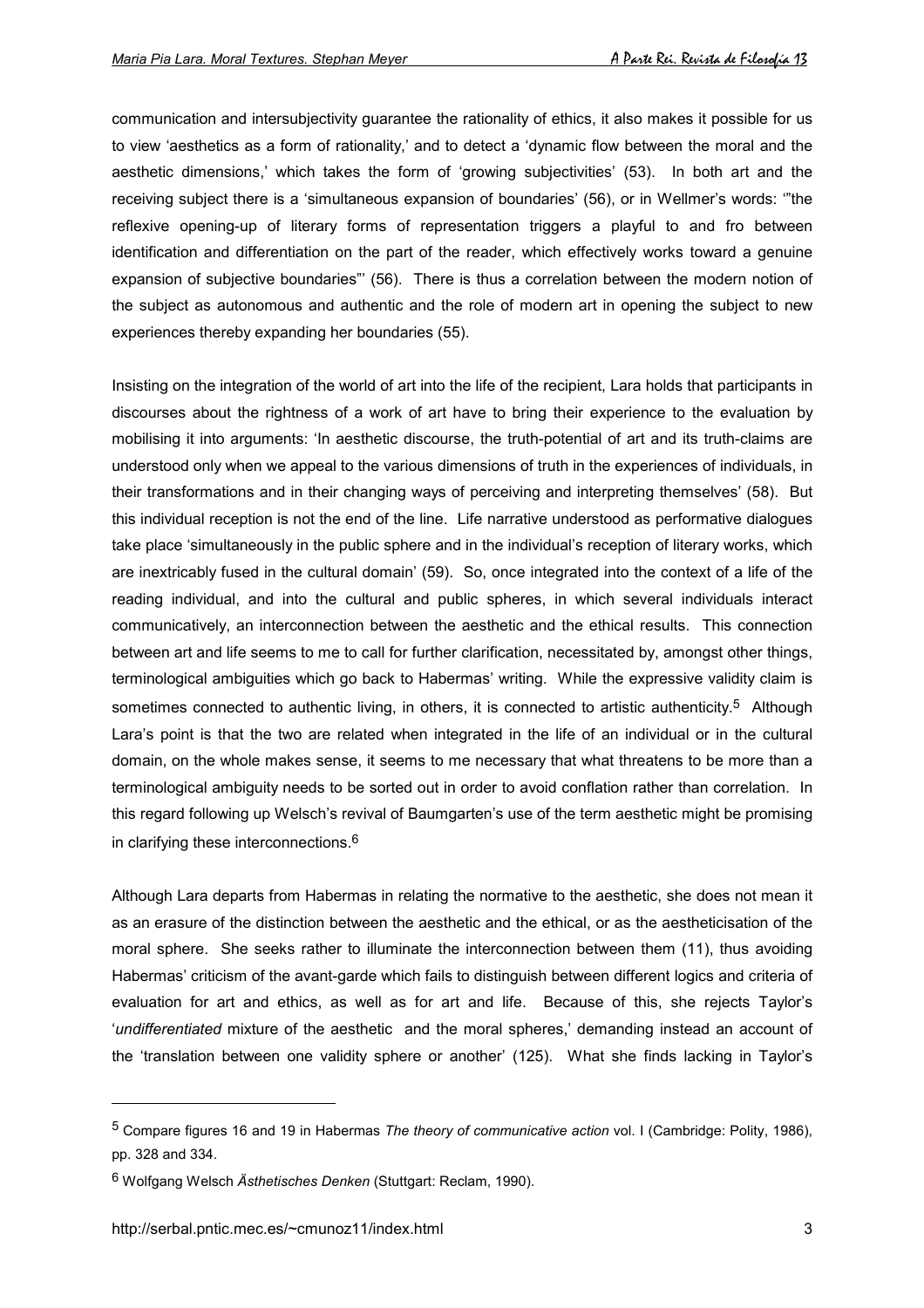reliance on the aesthetic domain, is the realisation that 'choosing one's life project and the struggle for its public recognition must be firmly grounded in the normative sphere' (ibid.).

It is Arendt who furnishes Lara with three specific characteristics with which to theorise the connection between the public sphere and narratives. Firstly, in her notion of the public sphere, Lara takes account, not only of consensus, but also of 'the interpretative struggles to resist domination and *agonistic* performances to attract the attention of other groups' (Emphasis added. 8). She secondly shares Arendt's valorisation of speech as the highest form of action. Although the 'disclosure of the "who" is implicit in everything one does and says,' (41) 'action revealed through speech is the most intimately related to the "public part of the world common to us all"' (44). Finally, drawing on Benjamin's influence on Arendt, Lara takes narratives of the past as 'vehicles of human aspirations and desires for a possible future' (43). Storytelling, she holds, 'can project us into the future through our learning from the past, and provide new meanings that give rise to a beginning. […] The past is not something fixed and final, but is continually refigured and updated in the present' (42 - 43). In this final constructivist remark, two things need however to be distinguished: (i) the forming of a subject's identity through the discursive categories at her and others' disposal in the *process of her becoming*; and (ii) the discursive categories at her disposal in reflecting on this original process *in the act of writing*. The new beginnings exist in new discursive categories which impact on how the subject interprets herself as she is now and how she interprets the process of her becoming during the act of writing. However, just as little as god can change the past, just as little can her formation by discursive categories in the past be changed. Learning consists, not in wiping out the past, but in expanding on it. Therefore, updating the past means giving an account of the discursive categories available in the past using new discursive categories, which explain why and how these old ones needed to and could be overcome.

Habermas' use of the Heideggerian vocabulary of disclosure provides an impulse for Lara to transform it from its monological, aestheticised, and ontological use, into intersubjectivist, moral, and cultural terms. Thus she not only fills a gap in Habermas' own failure to explicate what he means by disclosure7, but she also gives it an interpretation which harmonises with the premises of his theory in general. According to her, disclosure refers to 'symbolic innovations which create new ways of conceiving the social world' (111). Although she grants that 'social criticism has always taken images, metaphors and visions from expressive language in the same way that art displays a new perception of life' (113) she insists that art does not however hold a monopoly on disclosure. In fact, disclosure is 'related to the "expressive" effect and the aesthetic dimension of speech' which occur as much in ordinary as in poetic language (112). Thus 'it is not only artists who provide new frames for social criticism. If one understands the major role of art itself in the dialogically constructed social world, and that there is feedback between different validity spheres, then anyone capable of finding a new way of

<sup>7</sup> Jürgen Habermas *The philosophical discourse of modernity (*Cambridge : Polity, 1987), 45 ff.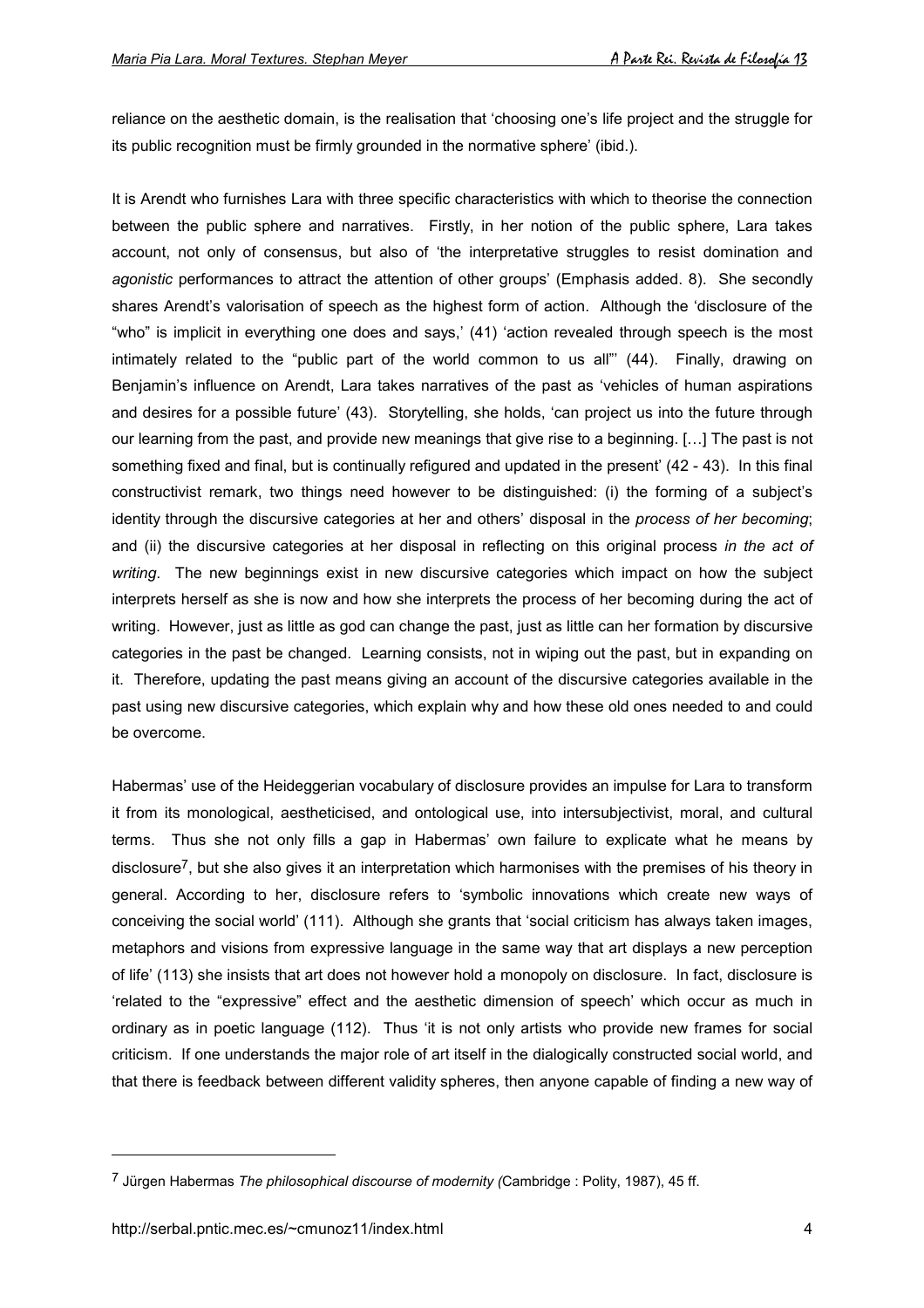framing things can attain a disclosive effect that strengthens their arguments through the influence of other validity spheres' (113). In this she concurs with Fraser against Rorty.8

Not only does she not restrict disclosure to the aesthetic, but she also insist on the relations between its intersubjectivist and its individual moments, pointing out that disclosures, 'cannot be self-verifying or self-justifying; they can only legitimate themselves through the filter of public opinion' (113). Lara cites feminist narratives as exemplary source of such disclosing terms like gender, care, and difference, that provide 'new ways to symbolize self-understanding and self-interpretation,' which 'not only illuminate once repressed truths but create possibilities for relationships that were never envisioned before' (70 and 171). These symbolic innovations are connected to the development of identities and the demand for recognition. According to Lara, the 'creation of new vocabularies of needs, the new understanding of values that are presupposed in these new needs, and the wider and deeper interpretations of life and respect for it – these are the really critical elements to be discussed in any model of recognition' (126). This prioritisation of new vocabularies over new arguments raises some questions. Lara herself provides neither a theory of truth, nor a theory of argument. The problem is that she cannot simply fall back on Habermas when dealing with fictional narratives (like Austen's novels (94 ff.)), because Habermas himself explicitly excludes non-serious (i.e. literary) speech acts from his theories of argument and truth. In line with his differentiation thesis he furthermore holds that each cultural domain (in this case the literary one) has its own logic of argumentation, which neither he nor Lara has explicated. What is needed is clearly a theory of the specific logic of aesthetic argumentation aimed at providing a bridging principle between, what Habermas (using Toulmin's terminology) calls backing and claims. In discourse ethics the universalisation principle plays this role. In theoretical arguments this role is played by induction. Until a theory of aesthetic argument is provided, the claim that aesthetic discourse constitutes a form of rationality, remains vacuous.

Drawing on Habermas' views on the place of autobiography in the development of the modern public sphere, and Arendt's concept of storytelling, Lara holds that autobiographies are performative actions in the quest for identity (37). She then combines the idea of 'narratives as self-presentations' with a theory of culture 'that sees moral identities as products of performative narratives between social groups and civil society that simultaneously create and reconfigure the symbolic order' (23). Narrative has a special status in this because, as Nussbaum says, 'certain truths about human life can be expressed only in a narrative, that is, by means of the specific language of literary forms' (100). Lara's understanding of autobiography is thus in terms of its connection to (western) modernity, and its interrelated notions of emancipation, autonomy and authenticity. As in the Enlightenment, autobiography still continues to offer women and women's issues which are excluded from the political public the opportunity to transform themselves by entering the public sphere through the literary public. These texts can gain power to the extent that they are broadcast 'within the institutional framework in

<sup>8</sup> Nancy Fraser *Unruly practices* (Cambridge: Polity, 1989), 93 ff.; Richard Rorty *Contingency, irony, and solidarity* (Cambridge: CUP, 1989), especially chapters 4 and 6.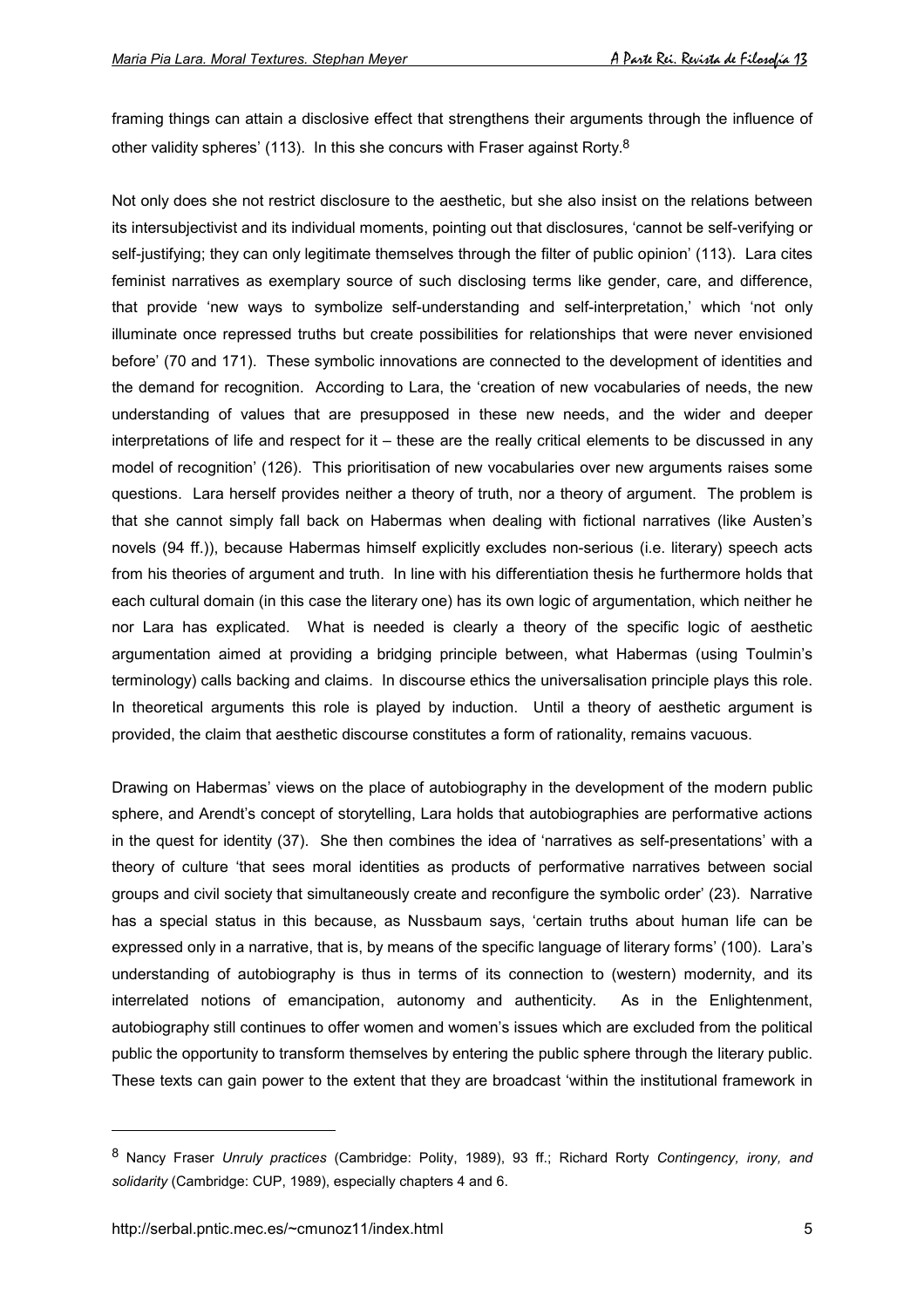the very same space produced by the normative ideals of the Enlightenment, with its dialogical character' (77).

Rousseau's autobiography is paradigmatic of the modern reshaping of 'facts into performative discourses' (69), as authenticity begins to outweigh empirical evidence in the wake of the French revolution. This assertion of authenticity constitutes a shift to a demand for double recognition: firstly the right to be considered unique, and secondly 'the moral worthiness inherent in the struggle to become a moral person occupying a place in the symbolic and cultural order as a result of her acceptance by public opinion' (83). Thus what seems intensely private, namely a specific conception of the good life, only attains value if it survives intersubjective public scrutiny: 'the concept of individuality was performatively displayed and detached from its descriptive function. In justificatory self-presentations, a totally 'new meaning' was revealed in claims for individuality put by a first person to a second person in a dialogue. It was an act of disclosure. Such confessions raised the validity claim of authentification. Only others could accept the project as authentic' (87). The double outcome of this is the modern fostering of '"individualism" in personal life projects, and "pluralism" in collective forms of life' (85).

With this explication of the interconnectedness of individual authenticity and public recognition, Lara illuminates the core thesis of the intersubjectivist paradigm which is easily ignored because it is so simple, i.e.: 'we need others to become ourselves' (117); or paraphrasing Ricoeur 'the understanding of one's own identity is not possible without the concept of otherness' (136). Because of the networks of linguistically mediated interactions, and because 'performative knowledge is expressed by the very act of disclosing it – that is, narratively' the 'creation of individualities contains an intersubjectivist core (88). In the same way in which Apel has argued that even private monological arguments are performed as if in dialogue with others, Lara holds that, even if one does not actually enter into written dialogue about her life projects with others, there is a frequent internal dialogue constituting a quest for identity (156). Not only are intersubjective relations central to our lives, but intersubjectivity is also constitutive of both the production and the reception of life narrative. Author's performances of their claims to authenticity demanding public recognition means that the reading individual is drawn into a reading community which results in him bridging the existing demarcation between private and public, '[r]eciprocal understanding and recognition thus become the basis of the community in a much more powerful way' (79).

Despite her sympathy for Ricoeur's intersubjectivist approach which also pays attention to the disclosing element of speech, Lara does however miss two things in his theory: firstly, an account of how 'when one "reads others", the affective and cognitive dimensions are intertwined in the process of creating new understandings of life' (144); and secondly a sensitivity for the institutional channels of communication and interpretation. Concerning the first point, she is clearly right on insisting that an intersubjectivist account of narrative in the public sphere has to explain the transformation of the authorial and the reading subject through narrative. She herself explains this in terms of reflexion, understood as 'an exploratory moral quest for identity' (16). Such a self-reflexive exercise of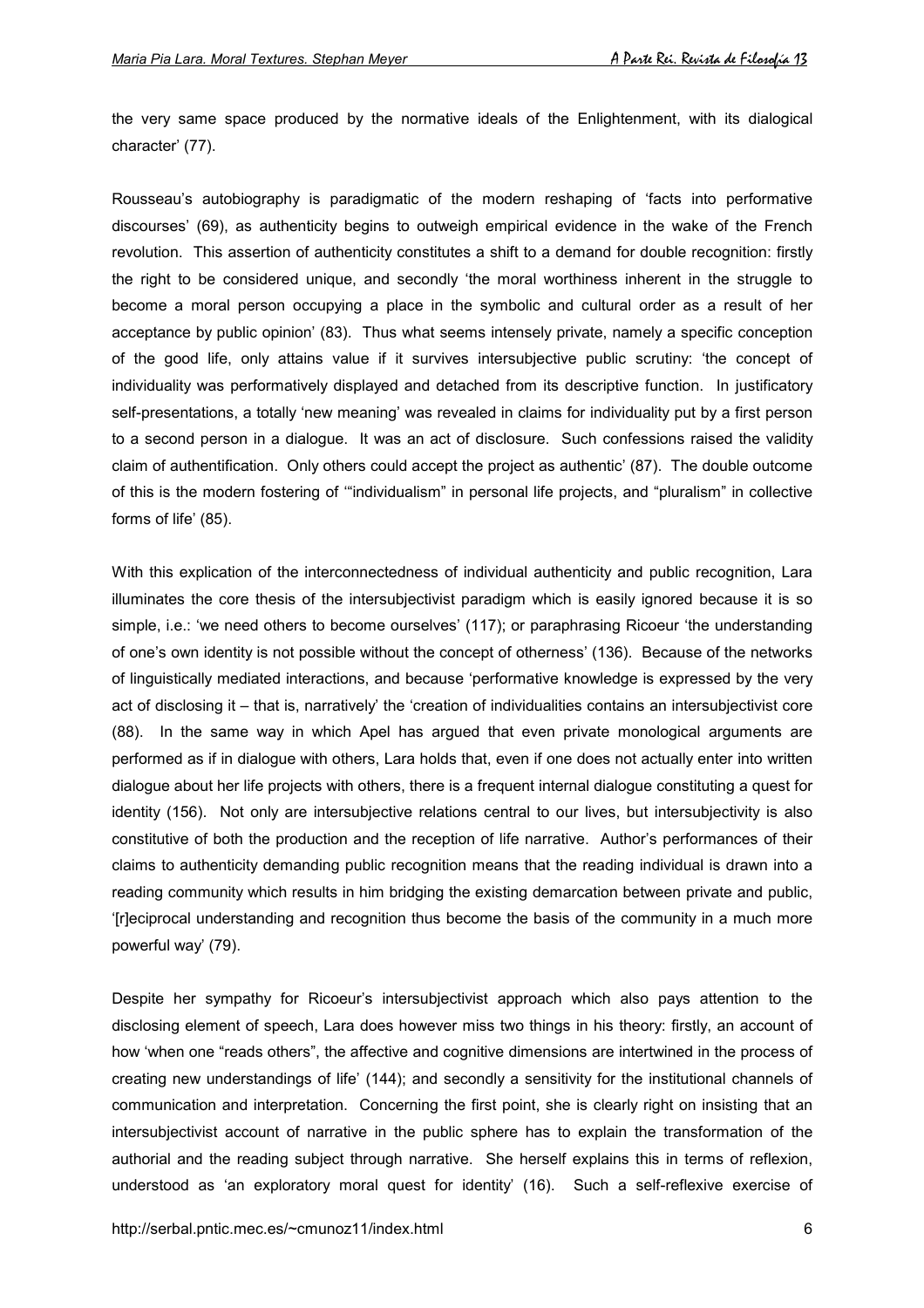authenticity, often requires a break with 'conventions and external prejudices' in order to allow the author to determine her 'identity through self-knowledge' (87). What still remains open though is an explanation of *how* (in addition to the claim *that*) linguistic innovation works, and *how* it and the expansion of subjectivity hang together. Also, her theoretical claim that the institutional channels of communication and interpretation need to be considered would have benefited immensely from the insights of Paul Bourdieu and John Thompson $9$ , who do not feature in her analysis.

Intersubjectivity does not stop at the relatively private sphere of individual reading, but spills over into the public sphere which is the 'centre of self-understanding' (109). Here narratives (of the self) impact on culture, influence public opinion, and in turn have an 'effect on public institutions as well as the public's self-understandings'. The result of this is new conceptions of the 'interrelations between justice and solidarity' (108). To the extent that autobiographical performance claims public recognition, it submits itself to rational (read intersubjective) scrutiny. Contrary to those who describe life narratives as 'explosion of desire or effects of power,' Lara thus holds that narrative identities 'are guided by a cognitive role – a "praxis-oriented" discernment' (71).

Not only does intersubjectivist scrutiny in the public sphere mean subjection to the test of rationality, but, since rationality for Habermas is equated with universal assertability, for autobiographical accounts of specific lives it also implies claims to universality for specific notions of the good life. This makes clear the 'interplay between the uniqueness of the moral agent' on the one hand, and 'the universality of the claim for recognition when related to disclosive performance' (84) on the other. As Lara points out, the demand for recognition of particularity can only accept public approval if the parties that seek recognition can show that theirs is 'a new project of universalism' (121). Not only do they demand recognition for themselves, but this demand is also connected to the expansion of the self-understanding of the society which grants this recognition. Movements for recognition 'must somehow convince others that, by accepting their own point of view, other members of society can, at the same time, enlarge their own notions of who they are' (122). Although Lara describes these transformations with the (Gadamerian) term of a 'fusion of horizons' (157) she goes further than Gadamer in connecting intersubjective understanding with a drive to universality. A definite advantage of describing successful emancipatory social movements in this way, is that it accounts for their effects on both 'oppressors' and 'oppressed'. The women's movement would only have been limitedly successful if it had achieved equality for women while allowing for difference. It's success rests on the extent to which it has gone beyond this, also changing men's conceptions of themselves.

The claim to universal acceptability and the impact the granting of recognition has on the selfdescription of all effected are best described as an expansion of the we, which is not to be confused with a homogenous conception of identity (108). Lara takes this normative conception of universality as 'a falsifiable concept that accepts the exclusionary character of given historical articulations of its

<sup>9</sup> Pierre Bourdieu *Language and symbolic power* (Cambridge: Polity, 1991); John B. Thompson *Ideology and modern culture* (Cambridge: Polity, 1990).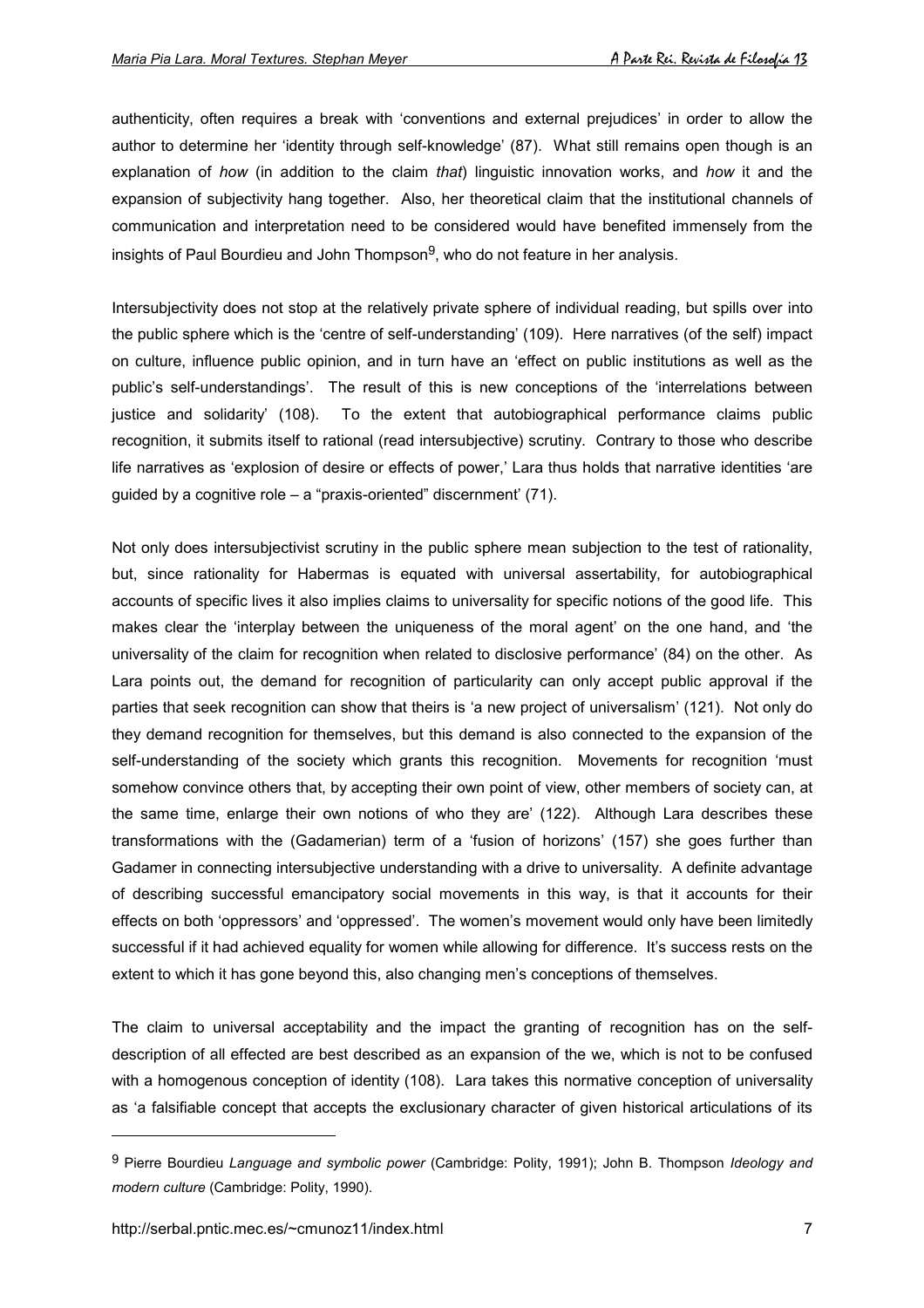universality, and that also relates to the possibility of extending and rendering "substantive" new notions of universality' (154). With this formulation Lara is actually closing the distance between her and Rorty who would support many of her views on the definition of universalisation in terms of extending the we, and on the role of literature in this process.

Not only do narratives impact on the identity of the writer and reader, but, so Lara, new narratives of the self have also been guides for action by providing 'projections, expectations and memories derived from a multiple repertoire of available social, public and cultural narratives' (71). According to Lara, the 'cultural dynamics established when a narrative is successful produce a kind of transformational energy that moulds subjectivities and provides collective images that shape the cultural selfunderstanding of society and the self' (152). This brings us to the problem mentioned earlier in the context of Lara's shift in emphasis from action to culture. It is not clear to what extent Lara oversteps the boundaries of possibility set by her culturalist approach. It seems to me that the domain of culture is so diffuse that it is difficult to empirically sustain the claim of causal interconnection between specific changes in individual as well as collective vocabularies on the one hand, and action mediated through it on the other. In other words, what is gained by the culturalist shift is lost in terms of explaining action. Lara's claim that culture impacts on political action, while plausible, seems to me very hard to prove. One needs even more concrete references than the empirical basis in feminism Lara constantly refers too, so as not to leave ones claims powerful but not backed. Tracing a single text (or texts) from production to dissemination, reception and then establishing its influence on the political sphere and possibly even legislation only might deliver the goods. But can such causality be established, or is it not rather the very quality of culture that it disperses rather than directs input from subjects and output to political decisions, making causal claims hard to either verify or falsify, thereby making Lara fall short of her own claims to theoretical rigour (1). Although it too suffers from these shortcomings as proof of her thesis, my hunch is that it might be worthwhile to take collaborative autobiography (like that of Malcolm X co-authored with Alex Haley) Lara herself mentions, as empirical reference. An inquiry into the dynamics of the relation between a narrator and author pre-empting the product of their collective presence in a public sphere may in fact provide some soft empirical backing for Lara's views on the intersubjective workings of autobiography in the public sphere.

Lara's strategy to link up her study of the impact of narrative on the public sphere with a specific social movement, namely feminism, has multiple advantages. On the one hand, it provides concrete examples illuminating her theoretical claims. On the other, she sees her account as one of 'how social movements enlarge, expand and transform democratic institutions by challenging previous collective meanings and self-representations' (170). As such it her theory approaches the domain of the falsifiable, which is a clear plus. What might have further bolstered her argument would have been a comparison of non-feminist (women's) and feminist writing to see what is necessary for feminists to successfully do these things she says they are doing. Although this might have dampened her own optimism regarding the emancipatory potential of women's writing, it would have protected her from sweeping statements like, '[e]*verywhere,* biographies have become the vehicle of identity projects